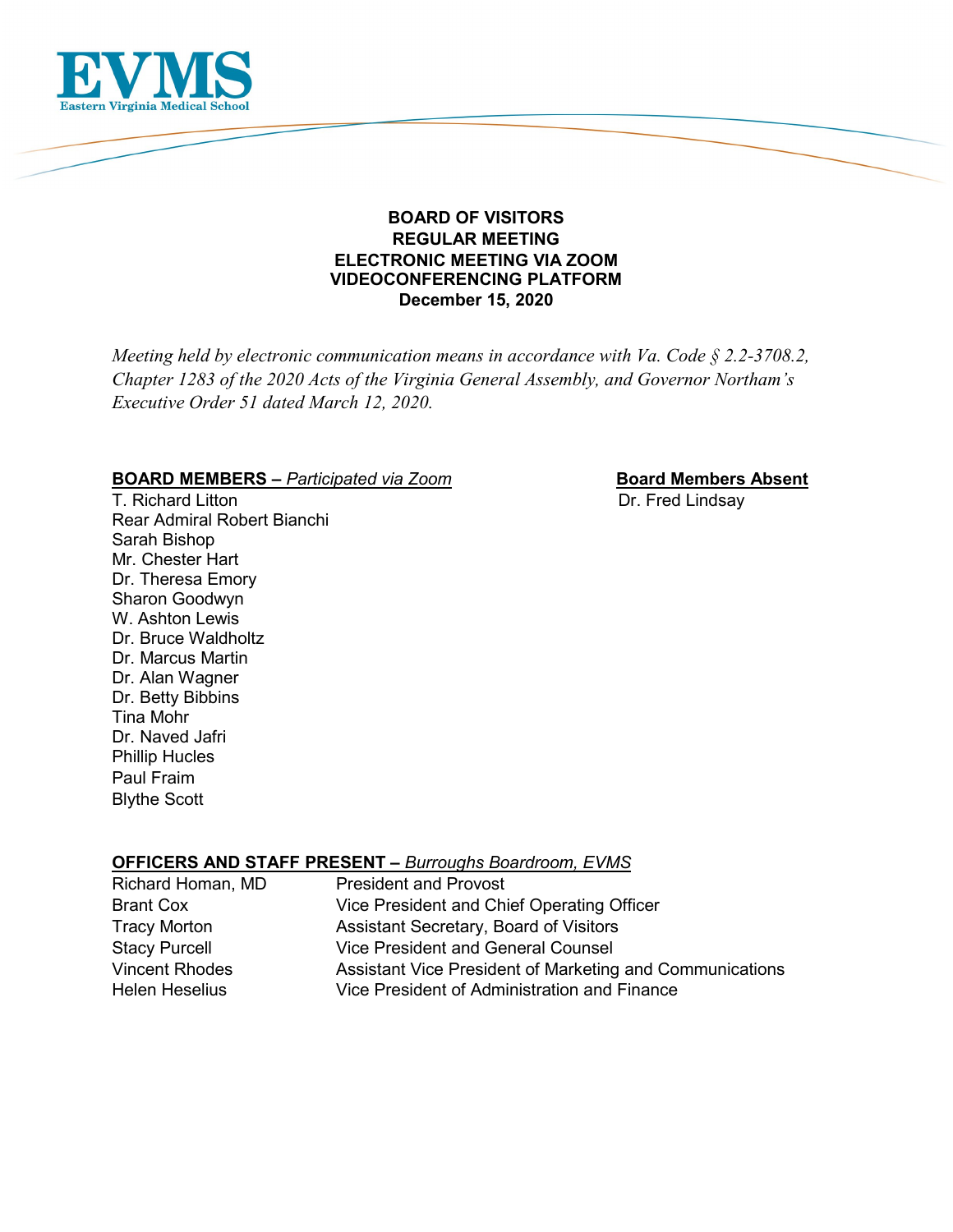# **CALL TO ORDER**

Dr. Theresa Emory, Rector, called the meeting to order at 1:01 PM after noting a quorum was present.

# **APPROVAL OF MINUTES**

Upon a motion made and seconded, the minutes of the annual meeting of September 15, 2020, Special Meeting of October 7, 2020, Special Meeting of October 26, 2020, Special Meeting of November 11, 2020 and Special Meeting of November 30, 2020 were approved as distributed by roll call vote from the following Board Members: Dr. Naveed Jafri, Rear Admiral Robert Bianchi, Ms. Sarah Bishop, Ms. Tina Mohr, Dr. Theresa Emory, Mr. Paul Fraim, Ms. Sharon Goodwyn, Mr. Ashton Lewis, Dr. Bruce Waldholtz, Mr. Chester Hart, Dr. Marcus Martin, Dr. Alan Wagner, Mr. Phillip Hucles, Ms. Blythe Scott, Mr. T. Richard Litton, Jr., Dr. Betty Bibbins.

# **REPORT OF THE PRESIDENT AND PROVOST**

Recommendations for appointments and promotions at the assistant professor and instructor level were presented for action.

**RESOLVED**, that, upon a motion made and seconded, the Board unanimously approved the recommendations for faculty appointments and promotions at the level of assistant professor and instructor.

Approval was obtained by roll call vote from the following Board members: Dr. Naveed Jafri, Rear Admiral Robert Bianchi, Ms. Sarah Bishop, Ms. Tina Mohr, Dr. Theresa Emory, Mr. Paul Fraim, Ms. Sharon Goodwyn, Mr. Ashton Lewis, Dr. Bruce Waldholtz, Mr. Chester Hart, Dr. Marcus Martin, Dr. Alan Wagner, Mr. Phillip Hucles, Ms. Blythe Scott, Mr. T. Richard Litton, Jr., Dr. Betty Bibbins.

In his presentation to the Board, Dr. Homan provided an overview of the Health Disparities Initiatives at EVMS. The initiatives focus on the EVMS-Center for Material & Child Health Equity and Advocacy, the Western Tidewater Diabetes Program, the Integrated Neuro-Degenerative Disease Center (INDC), and the Goldrich Institute for Integrated NeuroHealth. Goals for each area were reviewed as well as the five year budget amounts. He reported on the SACS and LCME Accreditations, noting the Quality Enhancement Plan titled "Live Humble" had been submitted and we are expecting our virtual site visit for SACS to occur February 16-18, 2021. We will be notified of the outcomes for both accreditations in 2021. An update was also provided from the COVID Task Force which reviews evolving data on the COVID pandemic and the implications to EVMS education, research, clinical and administrative operations. Dr. Homan discussed the drive through COVID testing, positive cases and the positivity rate for EVMS employees and students. Dr. Homan reported on the Path Forward Process, providing an update to the Board that included activities to date, proposed funding model, phases of the process and what to expect moving forward.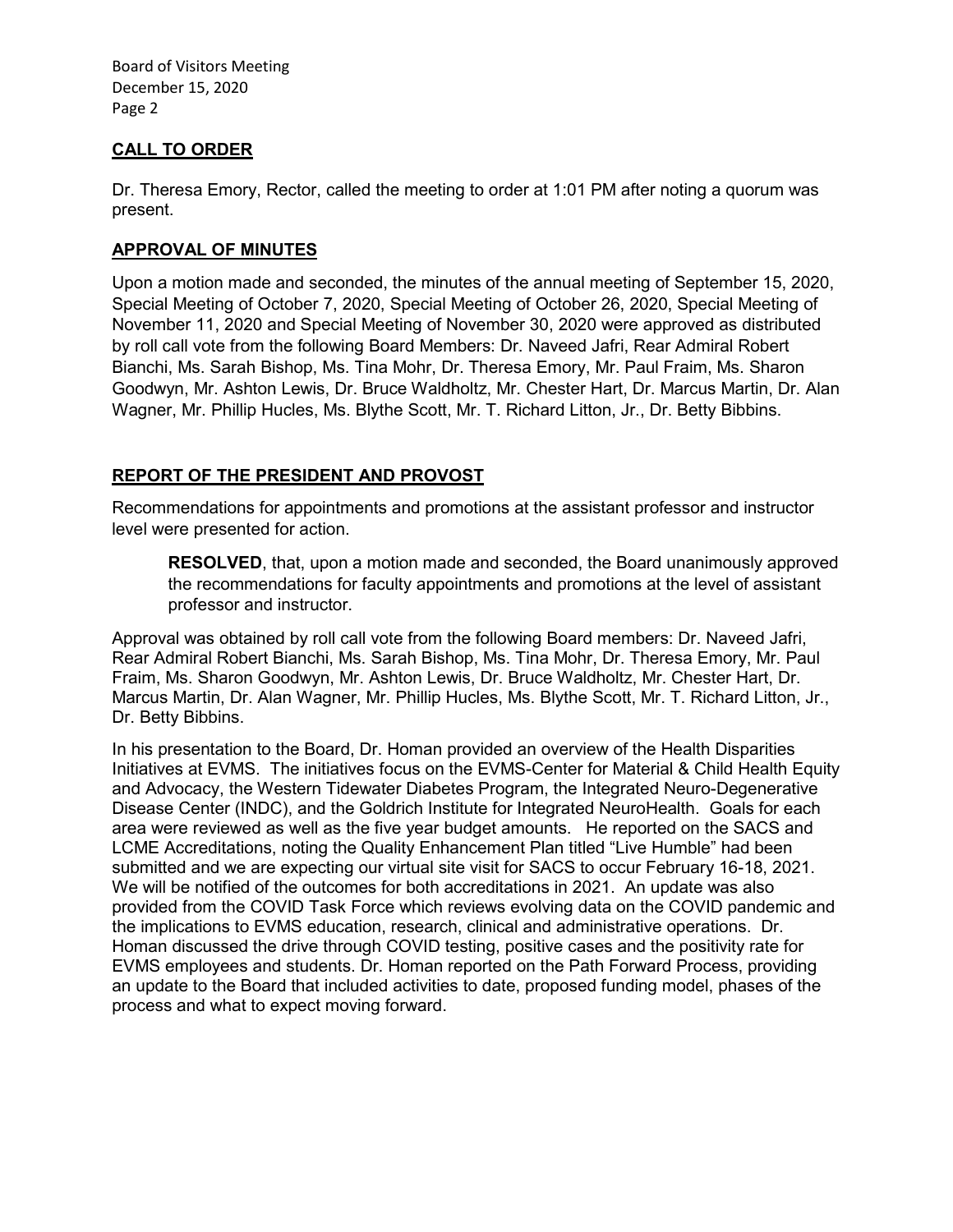#### **COMMITTEE REPORTS**

#### **ACADEMIC AND STUDENT AFFAIRS COMMITTEE**

Dr. Bruce Waldholtz reported on the Academic and Student Affairs Committee which met this morning. Dr. Linda Archer spoke to the Committee regarding the Integrated Plastic Surgery Residency Program. Dr. Ron Flenner also provided a report to the Committee regarding LCME and student updates.

Dr. Waldholtz presented the following recommended faculty actions for approval by the Board:

#### *FULL-TIME NON-SALARIED*

*Department of Emergency Medicine* 

*Autumn C. Graham, MD - Associate Professor, effective July 1, 2020*

#### *PROMOTIONS*

#### *FULL-TIME SALARIED*

*Department of Physiological Sciences*

*Khalid Matrougui, PhD - from Associate Professor to Professor, effective July 1, 2021*

#### *FULL-TIME NON-SALARIED*

#### *Department of Emergency Medicine*

*Martin D. Klinkhammer, MD, MPH - from Assistant Professor to Associate Professor, effective July 1, 2021, Department of Pediatrics, Division of Allergy and Immunology* 

*Angela D. Hogan, MD - from Associate Professor to Professor, effective July 1, 2020*

Dr. Waldholtz presented a recommendation on behalf of the Academic & Student Affairs Committee requesting Board approval for two online graduate programs: the reinstatement of the Certificate of Surgical Assisting Program and the initiation of a Doctor of Medical Sciences Program.

In addition, Dr. Waldholtz presented a recommendation for approval of the creation of the Center for Maternal and Child Health Equity and Advocacy.

Dr. Waldholtz presented names of the candidates for conferral of degrees for the following programs requesting approval by the Board pending completion of the program: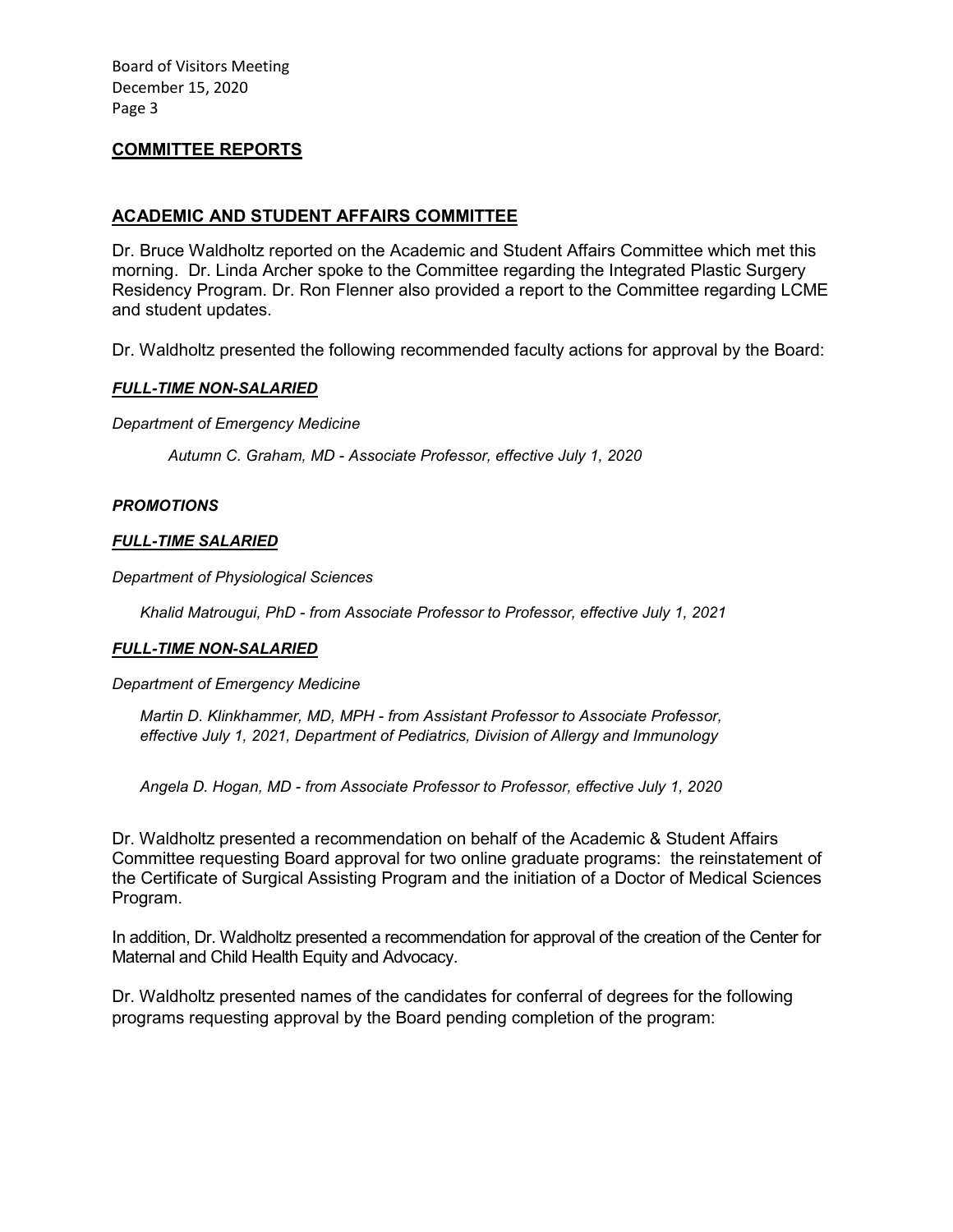#### **PhD in Biomedical Sciences**

*Risi, Cristina M*

#### **PhD in Reproductive Clinical Science**

| Aladham, Mais A      | Alkon. Tamar    | Di Berardino, Antonietta |
|----------------------|-----------------|--------------------------|
| Elshmoury, Mohamad R | Link, Bradlev J | Schenkman, Eva           |
| Books, Melani        |                 |                          |

#### **Master of Pathologists' Assistant Program**

| Debich, Marisa L      | <i>Francis, Patrice</i> | Mendelsohn, Lora    |
|-----------------------|-------------------------|---------------------|
| Nguyen, Truong        | Prakash, Akanksha       | Ramalingam, Abirami |
| Van Petten, Timothy L | West, Andrea E          | Williams, Shyra M   |
| Worrell, Angela D     | Yoho, Lauren            |                     |

#### **Master of Physician Assistant**

*Phillips, Abigail L*

#### **Master of Science in Art Therapy and Counseling**

*Magi, Cassandra E*

#### **Graduate Certificate in Healthcare Analytics**

*Boyd, Elise Idris, Rediet Meyers, Jullian Strobel, Michael*

**RESOLVED***,* that, upon a motion duly made and seconded and the recommendation of the Academic and Student Affairs Committee, the Board of Visitors unanimously approved the faculty action as presented.

**RESOLVED***,* that, upon recommendation of the Academic & Student Affairs Committee, the Board unanimously voted to approve the Certificate of Surgical Assisting Program and the Doctor of Medical Sciences Program as presented.

**RESOLVED***,* that, upon recommendation of the Academic & Student Affairs Committee, the Board unanimously voted to approve the creation of the Center for Maternal and Child Health Equity and Advocacy as presented.

**RESOLVED**, that, upon recommendation of the Academic & Student Affairs Committee, the Board unanimously voted to approve the creation of the Center for Maternal and Child Health Equity and Advocacy as presented.

Approval was obtained by roll call vote from the following Board members: Dr. Naveed Jafri, Rear Admiral Robert Bianchi, Ms. Sarah Bishop, Ms. Tina Mohr, Dr. Theresa Emory, Mr. Paul Fraim, Ms. Sharon Goodwyn, Mr. Ashton Lewis, Dr. Bruce Waldholtz, Mr. Chester Hart, Dr.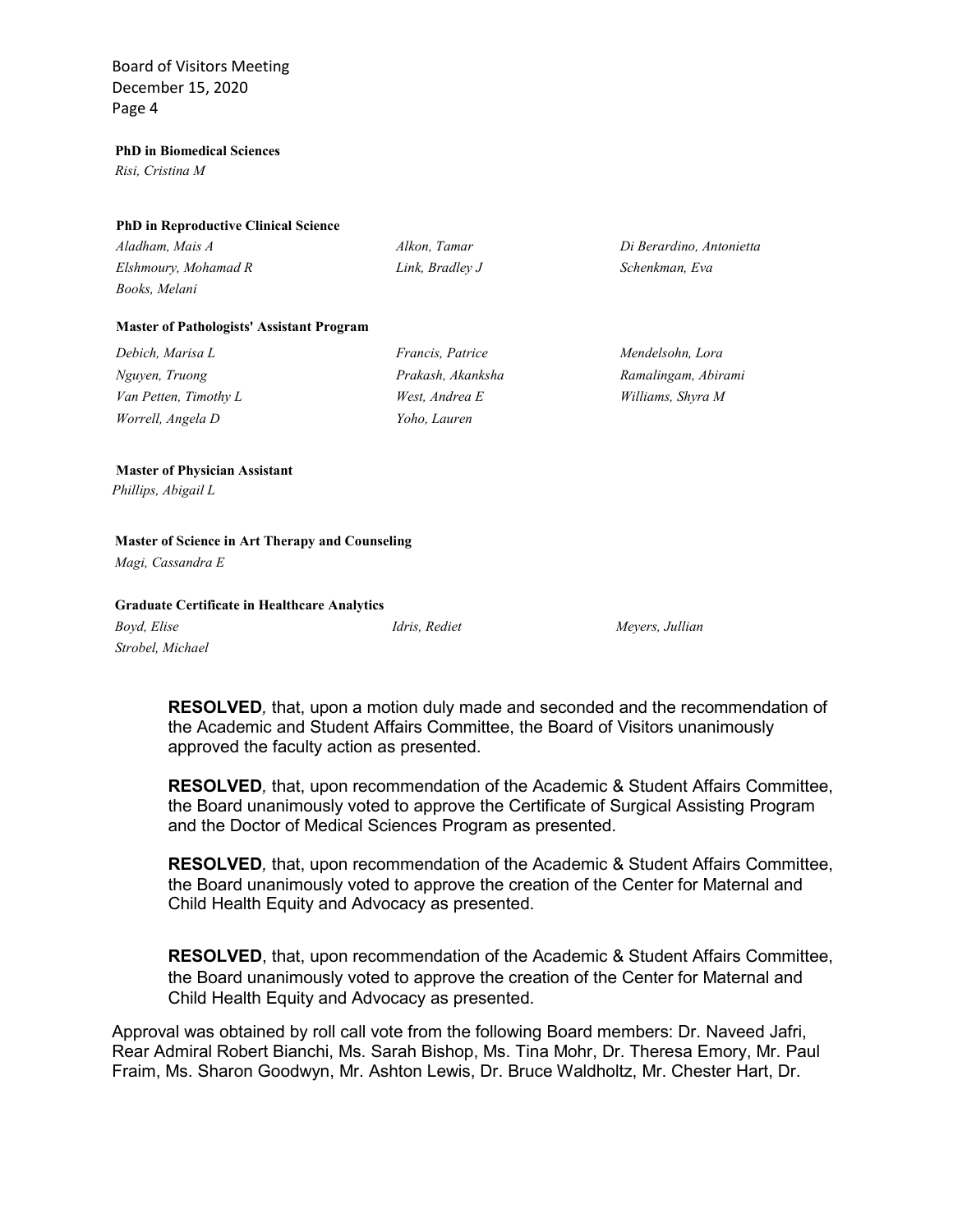Marcus Martin, Dr. Alan Wagner, Mr. Phillip Hucles, Ms. Blythe Scott, Mr. T. Richard Litton, Jr., Dr. Betty Bibbins.

# **FINANCE COMMITTEE**

Rear Admiral Robert Bianchi reported on the Finance Committee meeting that was held this morning. We are currently in a very strong financial position. The Committee met and reviewed the October operating statements. Our net excess is at \$7.3 million dollars, core net excess of \$2.6 million which is due to positive variances and salary and fringe savings from vacant positions and that was offset by transfers from EVMS reserves for unfilled positions. Other positive variances include clinical enterprises with a 20% positive variance, facilities and administrative cost recoveries and travel. Department reserves have \$3.2 million in positive variance mostly due to cost savings, salary and fringe. EVMS reserves are at a net excess of \$924,000. All Bond covenants are currently met.

Rear Admiral Bianchi and Helen Heselius discussed the 2021 calendar year bond issuance with the Board in detail and answered questions. Rear Admiral Bianchi and the Finance Committee request approval for the increase of the Bond Issue from \$10 million to \$18 million in 2021.

> **RESOLVED**, that, upon the recommendation of the Finance Committee, the Board unanimously voted to approve to increase the 2021 bond issuance to a total of \$18 million as presented.

Approval was obtained by roll call vote from the following Board members: Dr. Naveed Jafri, Rear Admiral Robert Bianchi, Ms. Sarah Bishop, Ms. Tina Mohr, Dr. Theresa Emory, Mr. Paul Fraim, Ms. Sharon Goodwyn, Mr. Ashton Lewis, Dr. Bruce Waldholtz, Mr. Chester Hart, Dr. Marcus Martin, Dr. Alan Wagner, Mr. Phillip Hucles, Ms. Blythe Scott, Mr. T. Richard Litton, Jr., Dr. Betty Bibbins.

# **AUDIT & COMPLIANCE COMMITTEE**

Dr. Alan Wagner reported the Audit and Compliance Committee met this morning and minutes from the previous meetings of September 15, 2020 and October 30, 2020 were approved. An update was provided from the external auditors, KPMG, and the internal auditors.

In addition, one policy was recommended to the Board for approval. Dr. Wagner provided a brief summary of the following policy:

• Criminal Background Check Policy

**RESOLVED**, that, upon recommendation of the Audit and Compliance Committee, the Board unanimously voted to approve the above policy as presented.

Approval was obtained by roll call vote from the following Board members: Dr. Naveed Jafri, Rear Admiral Robert Bianchi, Ms. Sarah Bishop, Ms. Tina Mohr, Dr. Theresa Emory, Mr. Paul Fraim, Ms. Sharon Goodwyn, Mr. Ashton Lewis, Dr. Bruce Waldholtz, Mr. Chester Hart, Dr. Marcus Martin, Dr. Alan Wagner, Mr. Phillip Hucles, Ms. Blythe Scott, Mr. T. Richard Litton, Jr., Dr. Betty Bibbins.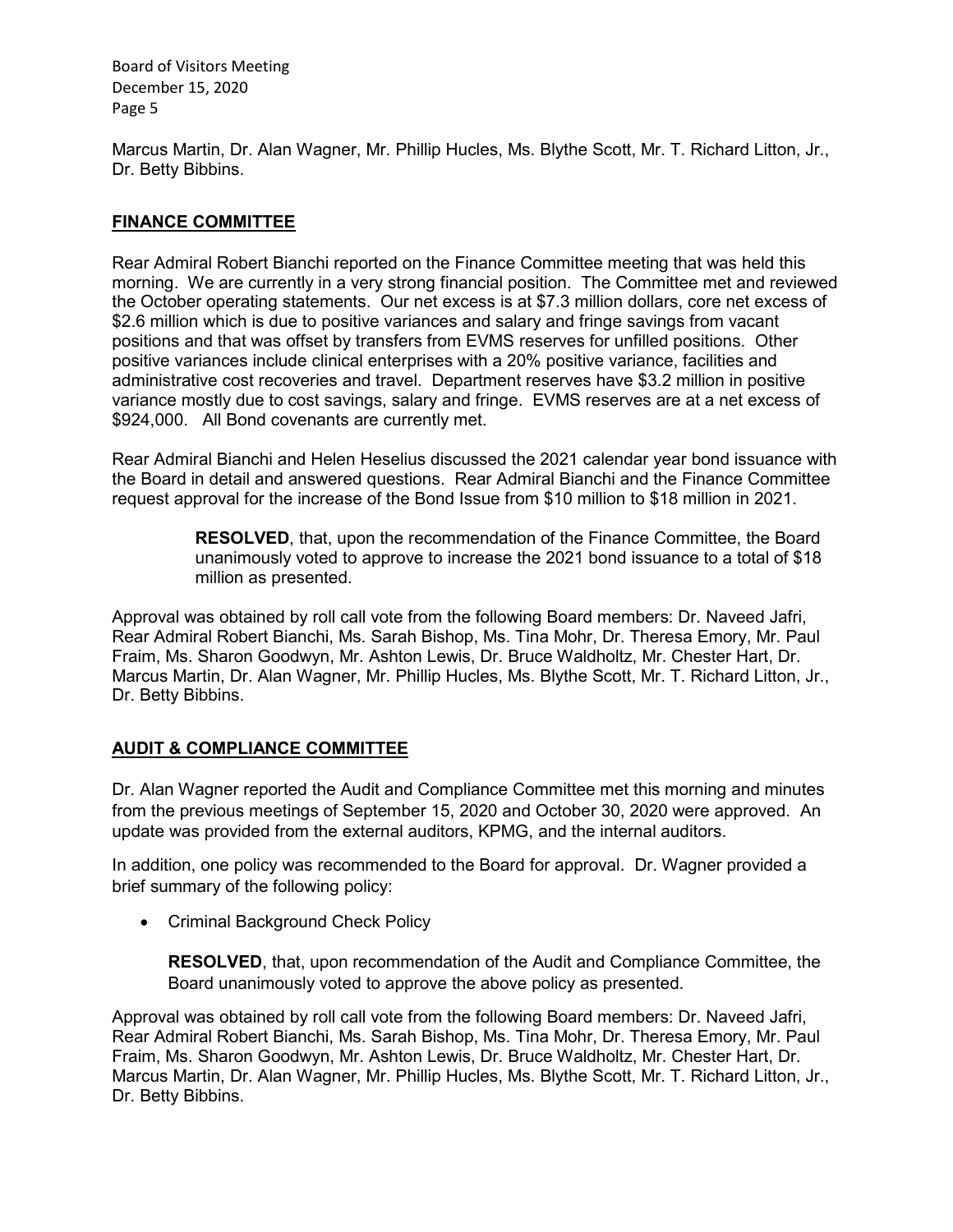#### **GOVERNANCE COMMITTEE**

Ms. Sarah Bishop reported to the Board on the Governance Committee Meeting held this morning. She noted that minutes were approved from the previous meeting held on September 15, 2020. Ms. Bishop stated the Mission and Vision Statement will be reviewed later this coming year and, at the request of board members, a retreat will be scheduled in the near future. A survey will be distributed to Board members for each to submit topics for discussion.

# **REPORT OF THE RECTOR**

Dr. Emory thanked the Board for their engagement and the support through this challenging year. Dr. Homan, Senior Management and the staff for their hard work during this challenging year of the pandemic.

#### **OLD BUSINESS**

There was no old business.

#### **NEW BUSINESS**

Request for Closed Session as permitted pursuant to Code of Virginia section 2.2-3712(A) to discuss prospective business collaborations and specific proprietary, business-related information pertaining to the operations and finances of EVMS, to discuss and consider the disposition of real property, where discussion in an open meeting would adversely affect the bargaining position or negotiating strategy of EVMS, and to discuss the terms and conditions of employment for specific employees of EVMS as permitted by the Code of Virginia §2.2- 3711(A)(22), (3), and (1).

Accordingly, upon a motion made and seconded, the Board voted unanimously to adjourn the open session and convene the closed session.

Approval was obtained by roll call vote from the following Board members: Dr. Naveed Jafri, Rear Admiral Robert Bianchi, Ms. Sarah Bishop, Ms. Tina Mohr, Dr. Theresa Emory, Mr. Paul Fraim, Ms. Sharon Goodwyn, Mr. Ashton Lewis, Dr. Bruce Waldholtz, Mr. Chester Hart, Dr. Marcus Martin, Dr. Alan Wagner, Mr. Phillip Hucles, Ms. Blythe Scott, Mr. T. Richard Litton, Jr., Dr. Betty Bibbins.

#### **ADJOURNMENT**

The meeting adjourned at 2:03 PM.

*Tracy Morton* Assistant Secretary EVMS Board of Visitors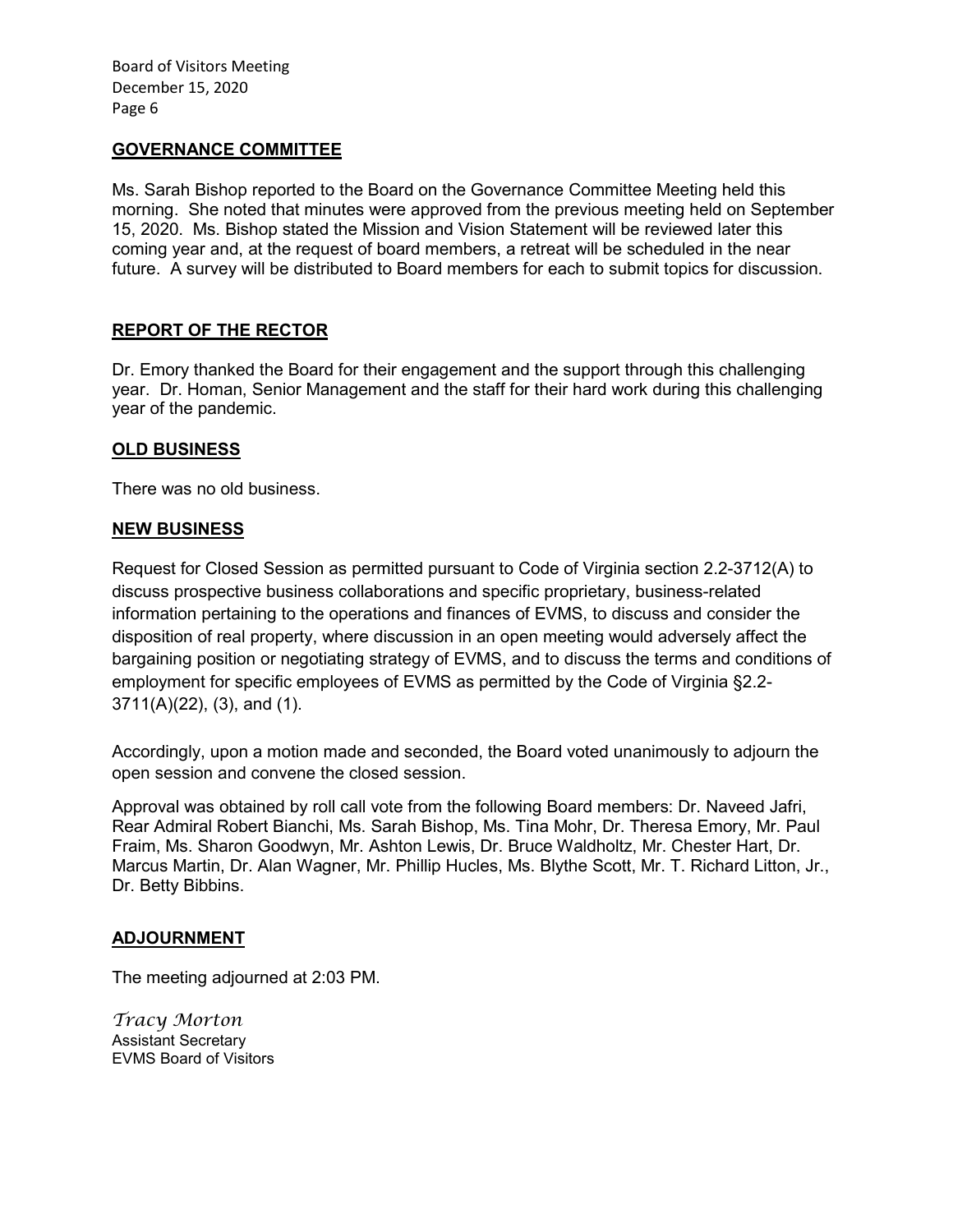

# **BOARD OF VISITORS CLOSED SESSION ELECTRONIC MEETING VIA ZOOM VIDEOCONFERENCING PLATFORM December 15, 2020**

*Meeting held by electronic communication means in accordance with Va. Code § 2.2-3708.2, Chapter 1283 of the 2020 Acts of the Virginia General Assembly, and Governor Northam's Executive Order 51 dated March 12, 2020.*

#### **BOARD MEMBERS** – *Participated via Zoom* **Board Members Absent**

T. Richard Litton Dr. Fred Lindsay Rear Admiral Robert Bianchi Sarah Bishop Mr. Chester Hart Dr. Theresa Emory Sharon Goodwyn W. Ashton Lewis Dr. Bruce Waldholtz Dr. Marcus Martin Dr. Alan Wagner Dr. Betty Bibbins Tina Mohr Dr. Naved Jafri Phillip Hucles Paul Fraim Blythe Scott

# **OFFICERS AND STAFF PRESENT –** *Burroughs Boardroom, EVMS*

| Richard Homan, MD     | <b>President and Provost</b>                             |
|-----------------------|----------------------------------------------------------|
| <b>Brant Cox</b>      | Vice President and Chief Operating Officer               |
| <b>Tracy Morton</b>   | Assistant Secretary, Board of Visitors                   |
| <b>Stacy Purcell</b>  | Vice President and General Counsel                       |
| <b>Vincent Rhodes</b> | Assistant Vice President of Marketing and Communications |
| Helen Heselius        | Vice President of Administration and Finance             |

Dr. Theresa Emory, Rector, opened this closed session at 2:05PM. The closed session was convened in order for the Board to discuss prospective business collaborations and specific proprietary, business-related information pertaining to the operations and finances of EVMS.

The closed session adjourned at 2:29PM.

Tracy Morton Asst. Secretary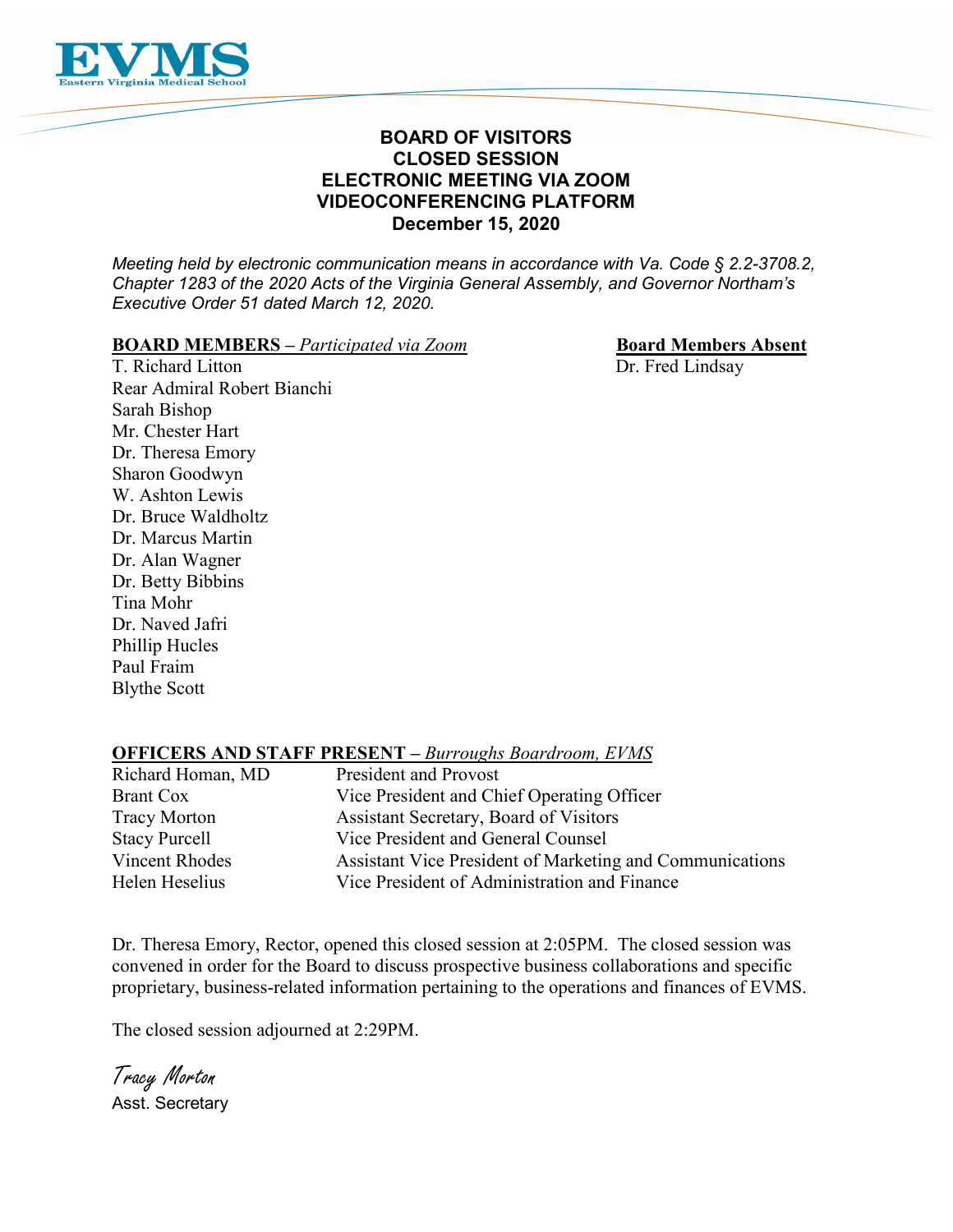

# **BOARD OF VISITORS RETURN TO REGULAR SESSION ELECTRONIC MEETING VIA ZOOM VIDEOCONFERENCING PLATFORM December 15, 2020**

*Meeting held by electronic communication means in accordance with Va. Code § 2.2-3708.2, Chapter 1283 of the 2020 Acts of the Virginia General Assembly, and Governor Northam's Executive Order 51 dated March 12, 2020.*

# **BOARD MEMBERS** – *Participated via Zoom* **Board Members Absent**<br> **T. Richard Litton Dr. Fred Lindsav**

Dr. Fred Lindsay

Rear Admiral Robert Bianchi Sarah Bishop Mr. Chester Hart Dr. Theresa Emory Sharon Goodwyn W. Ashton Lewis Dr. Bruce Waldholtz Dr. Marcus Martin Dr. Alan Wagner Dr. Betty Bibbins Tina Mohr Dr. Naved Jafri Phillip Hucles Paul Fraim Blythe Scott

# **OFFICERS AND STAFF PRESENT –** *Burroughs Boardroom, EVMS*

| Richard Homan, MD    | <b>President and Provost</b>                  |
|----------------------|-----------------------------------------------|
| <b>Brant Cox</b>     | Vice President and Chief Operating Officer    |
| <b>Tracy Morton</b>  | <b>Assistant Secretary, Board of Visitors</b> |
| <b>Stacy Purcell</b> | Vice President and General Counsel            |

Dr. Theresa Emory, Rector, opened this return to regular session at 2:29 PM.

Upon a motion duly made and seconded, the Board certified by roll call vote that to the best of their knowledge, only such matters as were identified in the motion convening the closed session were heard, discussed and considered by the Board. The roll call vote was unanimous and from